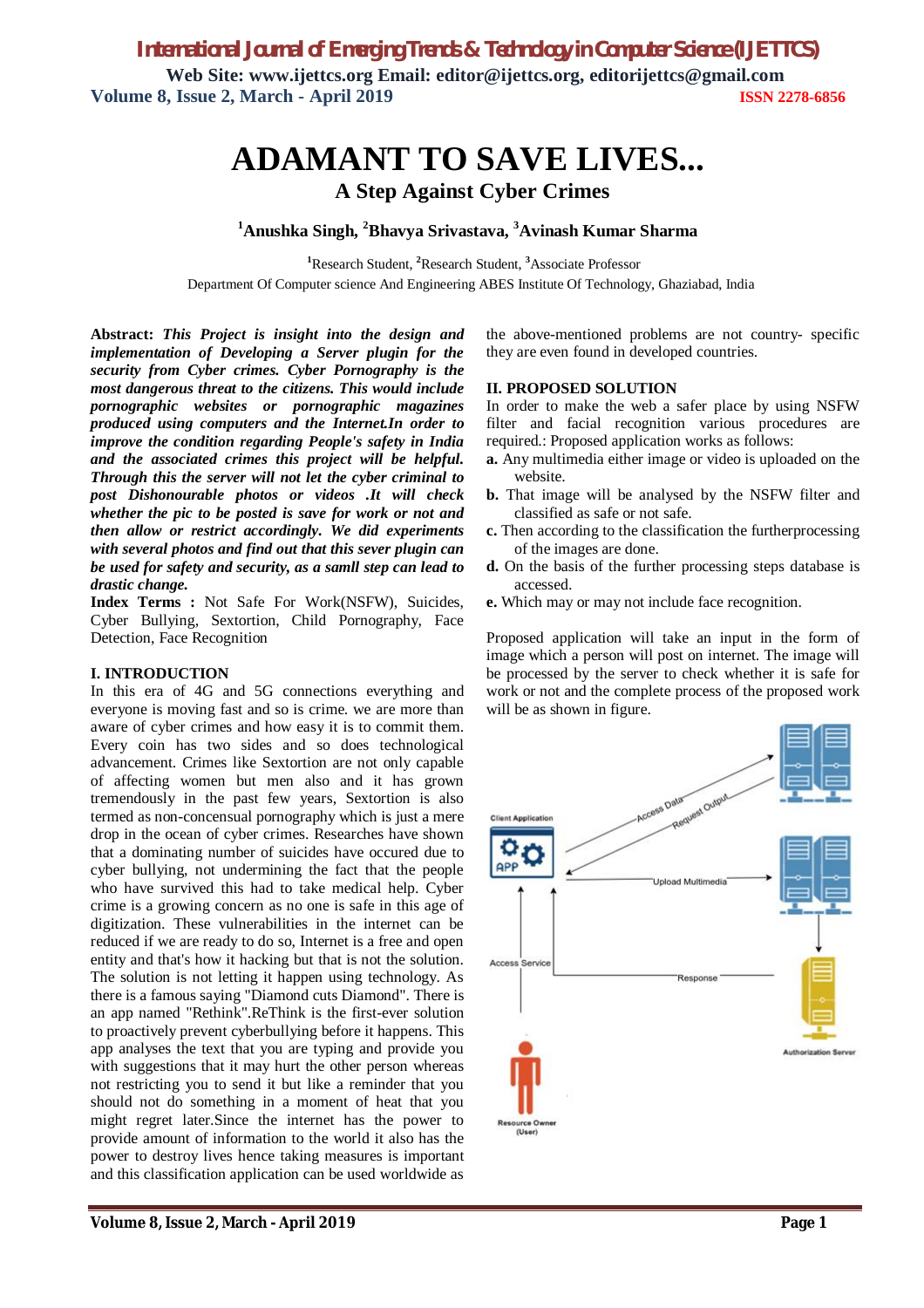# *International Journal of Emerging Trends & Technology in Computer Science (IJETTCS)*

**Web Site: www.ijettcs.org Email: editor@ijettcs.org, editorijettcs@gmail.com Volume 8, Issue 2, March - April 2019 ISSN 2278-6856**

# **III. WORK FLOW**



1. An application is being designed to detect if any multimedia that is being uploaded on the web falls under the safe for work or not.

2. The NSFW parameter is decided using nudity detection algorithm based on deep Artificial Intelligence

3. Now when the parameter is extracted it goes through a condition check and if the condition is satisfied the multimedia will be stored in the database

4. Otherwise it goes through the face detection and face recognition processes.

5. If the face recognition verifies with recognition result then it will be available for further use.

6. Otherwise i.e. if both the above conditions do not satisfies, the multimedia is not provided access on the web.

## **NSFW**

NSFW stands for not safe for work. It is an internet slang used to mark distinguish websites that contain nudity or adult content . Not Safe work parameter plays a very important role in this project and this project as the whole project revolves around the classification of an image as nude or not .

#### **Nude Detection Algorithm:**

NSFW detection is based on the RGB and HSV values of a image using these values it detects the skin tone and then identifies how the skin pixels distribution is present and analyses with the nudity parameters

Detects the skin coloured pixels in the image. Forms skin regions based on skin pixels detected Analyze the skin region for nudity clues in the image. Classify the image as nude or not nude.

The classification of the images is based on the numberical value that varies from from 0 to 1 . This parameters value can be established. So that any image or video that can be considered Dishonourable should have a higher NSFW value. Hence classification of safe multimedia is achieved.

## **IV. TECHNOLOGY STACK**

## **• DEEP LEARNING**

Deep learning architectures such as deep neural networks, deep belief networks and recurrent neural networks have been applied to fields , where they have produced results comparable to and in some

cases superior to human experts.

## **1. IMAGE PROCESSING:**

It is a method to convert an image into digital form and perform some operations on it, in order to get an enhanced image or to extract some useful information from it. It is a type of signal dispensation in which input is image, like video frame or photograph and output may be image or characteristics associated with that image.

# **2. IMAGE RECOGNITION:**

Image recognition is used to perform a large number of machine based visual tasks, such as labeling the content of images with meta-tags, performing image content search and guiding autonomous robots, self-driving cars and accident avoidance systems.

#### **• NGINX**

NGINX is a powerful web server and uses a non-threaded, event-driven architecture that enables it to outperform Apache if configured correctly. It can also do other important things, such as load balancing, HTTP caching, or be used as a reverse proxy.

#### **• MINIO**

It is a high performance DIstributed object storage server, designed for large scale private cloud infrastructure. Minio is the best suited for storing unstructured data such as photos, videos, log files, backups and container/ VM images. Sixe of an object can range from a few KBs to a maximum of 5TBs.

#### **• Server Plugin**

Server plugins are C++ code libraries that modify the behaviour of dedicated servers. They are used to provide everything from maintenance tools to additional gametypes.

#### **• HTML,CSS**

Hypertext Markup Language is the standard markup language for creating web pages and web applications. With Cascading Style Sheets and JavaScript, it forms a triad of cornerstone technologies for the World Wide Web. Cascading Style Sheets is a style sheet language used for describing the presentation of a document written in a markup language like HTML. CSS is a cornerstone technology of the World Wide Web, alongside HTML and JavaScript.

## **V. RESULT AND CONCLUSION**

As per today's scenario cyberbulling is the most threatened terror of our society. Many People whether Male or Female have been cursed by it.In order to improve the condition regarding women safety in India and the associated crimes our project will really be helpful. It will let the girl to know that from where all these activities are taking place and the server would not allow the cyber criminal to post such